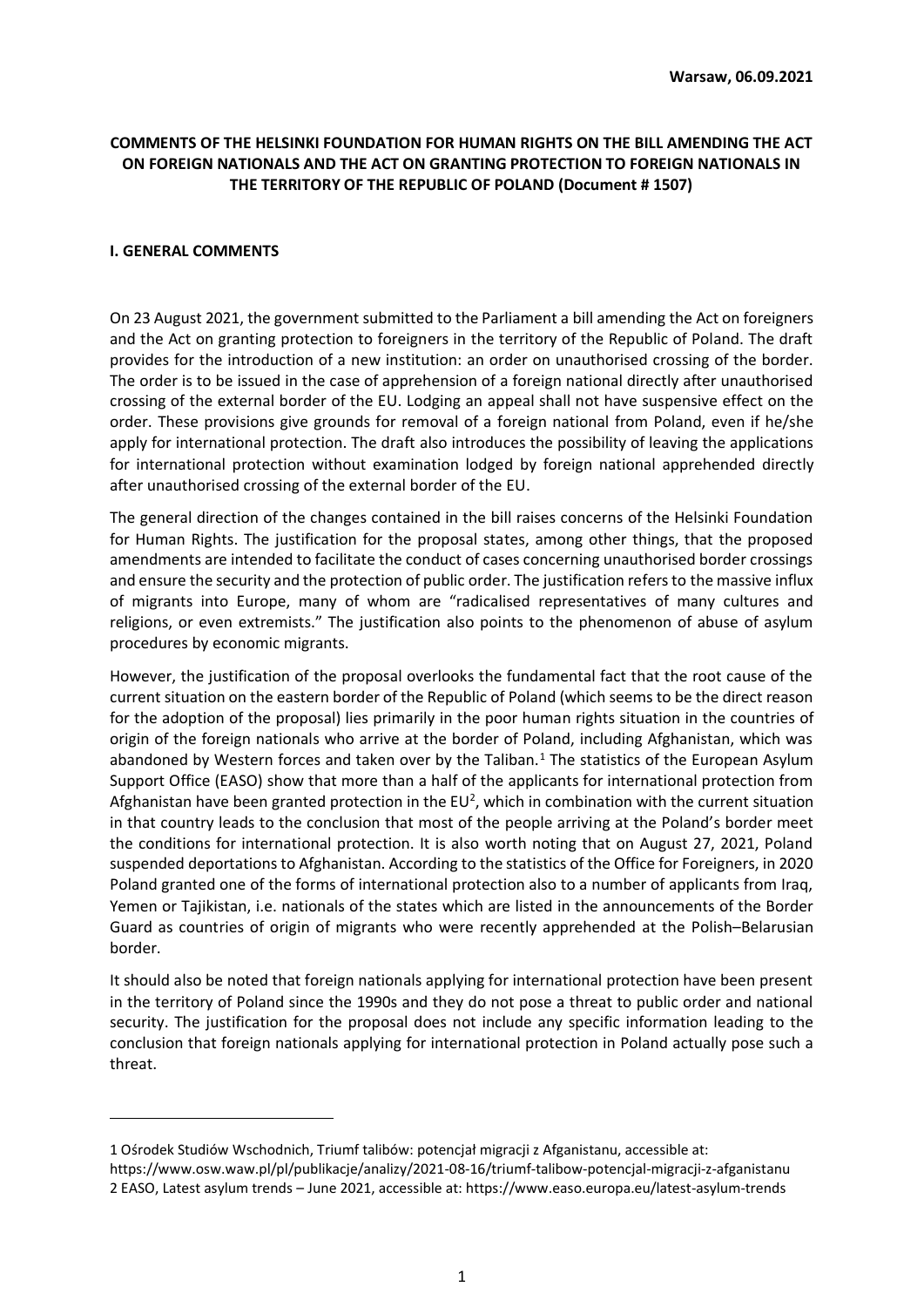In view of the above, it should be considered that the justification provided in the proposal, i.e. the need to prevent irregular migration and the abuse of asylum procedures, has no grounds.

The drafted proposals providing for automatic removal from the territory of Poland of foreign nationals who cross the border in an unauthorised manner and leaving their applications for international protection without examination – in the view of the HFHR – are intended to discourage foreign nationals from applying for international protection in Poland and ensure faster removal of those who come to Poland for this purpose. It is also a continuation of the wider state policy, unfavourable towards refugees, which was pointed out, among others, by the European Court of Human Rights, referring to statements by representatives of Polish authorities in its rulings<sup>3</sup>. Given that the authorities make similar statements now<sup>4</sup>, this policy seems to be still relevant.

In view of the fact that the reason for the adoption of the draft law is the migration situation at the Polish–Belarusian border, it should also be recalled that the European Court of Human Rights found that Belarus does not have an effective asylum system<sup>5</sup>. Also, reports showing that Belarusian authorities force foreign nationals to cross the border with Poland and prevent them from returning to the territory of Belarus<sup>6</sup> prove that Belarus cannot be considered a safe country. For these reasons, in order to avoid the risk of violating the principle of *non-refoulement*, before returning a foreign national to Belarus, an individual assessment of their situation should be made. This is not provided for in the proposed regulations.

While the political situation concerning deliberate actions of the Belarusian authorities that facilitate the arrival of foreign nationals at the EU external border cannot be ignored, the Polish authorities are nonetheless obliged to comply with the provisions of international and EU law, according to which:

- states are obliged to comply with EU law, including the EU Charter of Fundamental Rights, international refugee law and the principle of *non-refoulement* when undertaking actions related to border control and surveillance and return of foreign nationals;

- foreign nationals have the right to have their application for international protection made at the border or in the territory of an EU Member State examined, and Member States are obliged to allow such applicants to remain on their territory pending examination of the application;

- a foreign national cannot be expelled from the territory of the Republic of Poland without individual examination of his/her situation, and such expulsion cannot take place if it may lead to violation of their fundamental rights, in particular the prohibition of torture;

- leaving the application for international protection without examination is possible only in strictly defined cases, and unauthorised border crossing is not one of them; the arrival from a so-called safe third country may be a reason to leave the application without examination only if the specific conditions set out in EU law are met; In our opinion, the proposed regulations are incompatible with Poland's international obligations, including EU law, the European Convention on Human Rights (ECHR) and the case law of the European Court of Human Rights (ECtHR), as well as the Geneva Convention of 1951 on the Status of Refugees. Therefore, the proposed amendments should not be adopted.

### **II. COMMENTS ON THE PROPOSED AMENDMENTS TO THE ACT ON FOREIGN NATIONALS**

<sup>3</sup> Ruling in the case of M.K. and Others v. Poland, # 40503/17, 42902/17 and 43643/17, § 209.

<sup>4</sup> See, among others, Mariusz Błaszczak: we will not allow the creation of a route for the transfer of migrants through Poland, accessible at: https://www.polsatnews.pl/wiadomosc/2021-08-23/konferencja-mariuszablaszczaka/

<sup>5</sup> Ruling in the case of M.K. and Others, §§ 116-117

<sup>6</sup> Euractiv.pl, A stalemate on the Polish-Belarusian border. About 50 people have nowhere to go: https://www.euractiv.pl/section/migracje/news/bialorus-migranci-granica-polska-lukaszenka/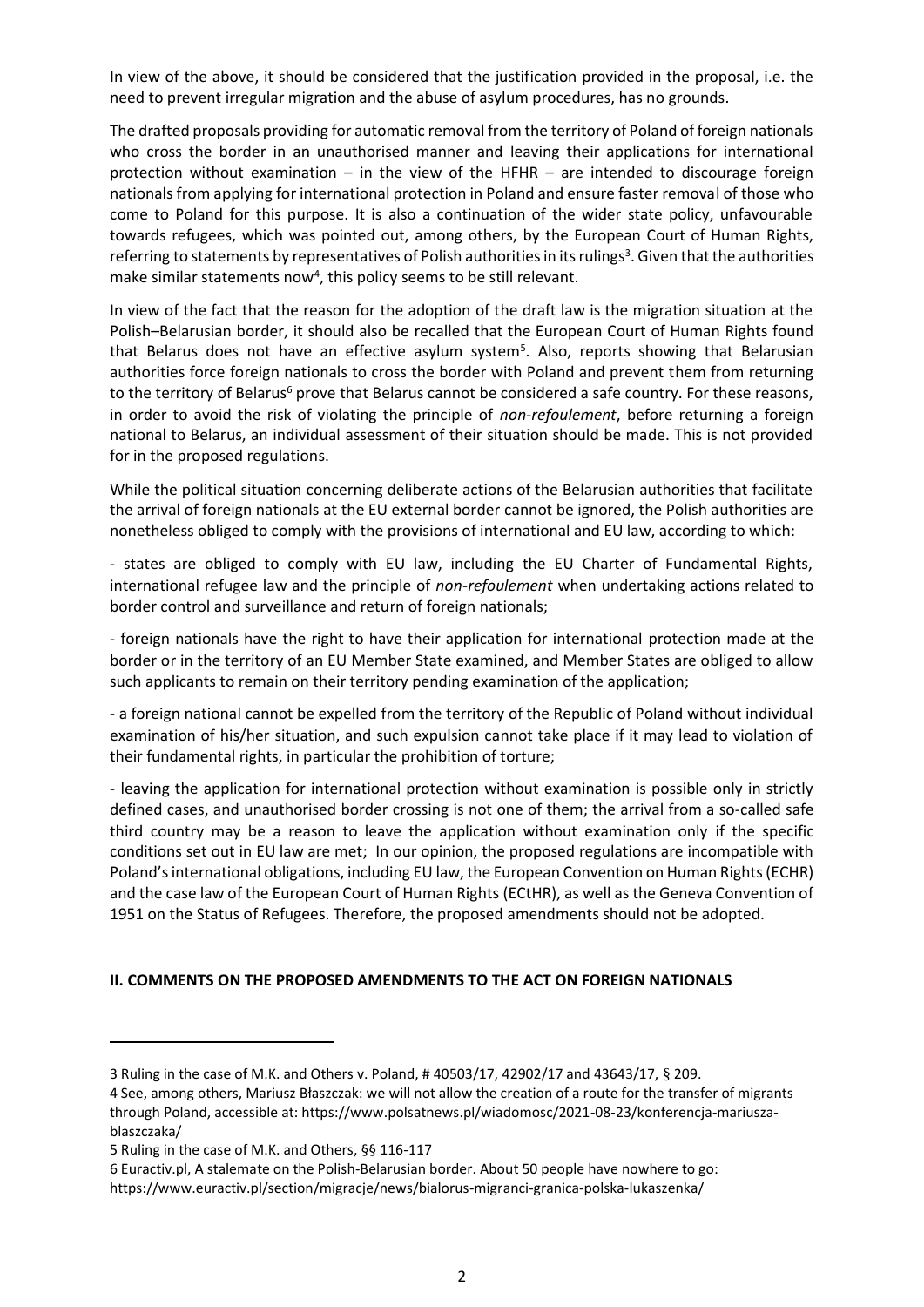# **Article 1 of the draft within the scope of Article 302 (1) (10), Article 303 (1) (9a), Article 303b, Article 303c, Article 435 (1) (1a), Article 438 (1) (1a), Article 443 (1a) of the Act on foreign nationals**

The draft law provides for the introduction of a new type of administrative decision issued with respect of foreign nationals: an order on unauthorised crossing of the border. It will be a different kind of decision than the return decision, which has a similar effect. The order is to be issued in the case of apprehension of a foreign national directly after unauthorised crossing of the external border of the EU. Its wording should indicate that the foreign national is to return from the territory of the Republic of Poland and is prohibited from entering the territory of Poland and other countries of the Schengen area. Such order will also result in an entry into the national list of undesirable foreign nationals and to the Schengen Information System for the purpose of refusing entry. The

## **Absolute nature of the order on illegal crossing of the border**

The order on illegal crossing of the border is intended to be absolute, therefore it may be issued and executed regardless of the fact that the foreign national made an application for international protection and without taking into account other relevant circumstances in relation to the foreign national, which should prevent the issuance and execution of such an order.

It should be emphasized that the Act on foreigners clearly indicate, among other things, that in the event of applying for international protection, no decision on refusal of entry (Article 28(2)(2) of the Act on foreign nationals) and no decision the obligation to return (Article 303(4)) shall be issued. It should also be pointed out that in the course of the proceedings for the obligation to return, the Border Guard is required to inform the foreign national on the possibility of applying for international protection (see Article 304 of the Act on foreign nationals).

The lack of similar safeguards in the draft proposal leads to the conclusion that the intention of the government was that the application for international protection would not have an impact on the issuance of and execution of an order on unauthorised crossing of the border. Such intention is also indicated by the immediate enforceability of the order (filing a complaint does not suspend its execution), which will probably result in the foreign national being removed to the external border immediately after their apprehension. The current practice of the Polish authorities on the eastern border raises concern that possible applications for international protection submitted by foreign nationals will be ignored by the officers of the Border Guard.

Moreover, the proposed regulations do not contain regulations regarding the "technical aspect" of the execution of the order (including the basis for its compulsory execution, indication of the country to which the foreign national is to be transferred, issuing a travel document to the foreign national, etc.), as is the case with the decision on the obligation to return. The proposed amendments also do not provide for a situation where the country from which the foreign national came to Poland refuses to accept them, which raises concern that these regulations may form a basis for forcible removal of foreign nationals without the consent of the receiving state, which is contrary to EU law.

### **Non-compliance of the proposed amendments with the EU asylum law**

In accordance with the provisions of the EU asylum law, an applicant for international protection is the foreign national who made such an application (Article 2 (c) of Directive 2013/32/EU<sup>7</sup>). Making such application is the first stage of the protection procedure and precedes the formal submission of the application (Article 6 (1) of Directive 2013/3). This request does not have to take any specific form, and the word 'asylum' does not have to be used directly.<sup>8</sup> EU law stipulates that "Applicants shall be

<sup>7</sup> Directive 2013/32/EU of the European Parliament and of the Council of 26 June 2013 on common procedures for granting and withdrawing international protection.

<sup>8</sup> Ruling of the Court of Justice of the EU in Case C-808/18 European Commission v. Hungary, paragraph 97; Commission Recommendation of 06/XI/2006 establishing a common "Practical Handbook for Border Guards (Schengen Handbook)" to be used by Member States' competent authorities when carrying out the border control of persons. Accessible at: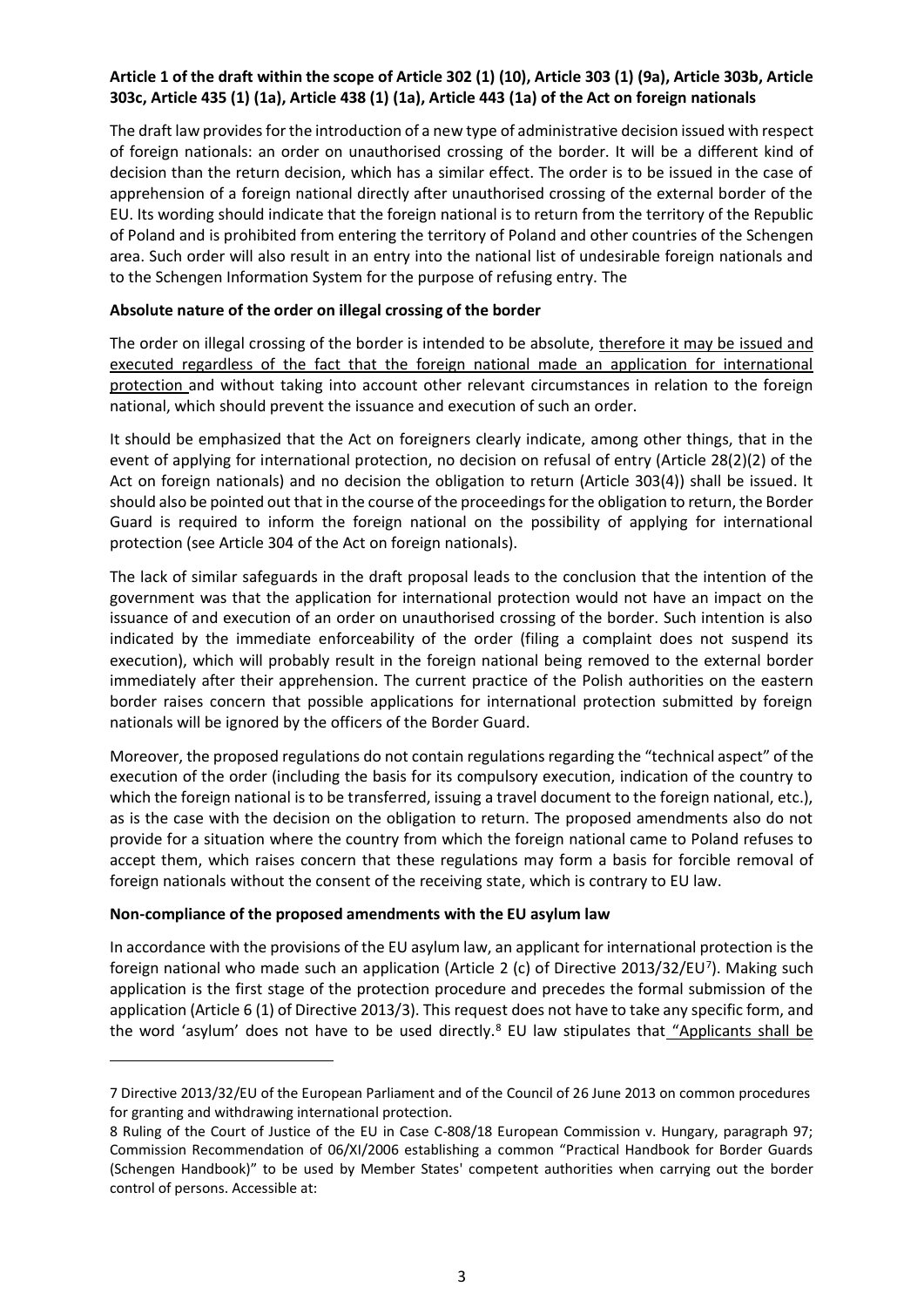allowed to remain in the Member State, for the sole purpose of the procedure, until the determining authority has made a decision." Furthermore, "Applicants may move freely within the territory of the host Member State or within an area assigned to them by that Member State" (Article 9(1) of Directive 2013/32 and Article 7(1) of Directive 2013/33<sup>9</sup>).

The aforesaid principles are also reflected in the case law of the European Court of Human Rights, which shows that an applicant for international protection must be protected against forcible return to the country of origin until their application has been duly examined, and that at that time the state may not refuse the applicant entry to its territory.<sup>10</sup>

Therefore, the proposed regulations, by giving grounds for returning foreign national - who has irregularly crossed the border of Poland, without safeguard suspending the issuance or enforcement of the order if the foreign national submits an application for international protection, violate the cited provisions of the EU law.

The proposed amendments therefore infringes the prohibition of torture and inhuman or degrading treatment or punishment enshrined in Article 4 of the Charter of Fundamental Rights of the EU, the right to asylum enshrined in Article 18 of the Charter and, if the execution of the order would result in the expulsion of the applicant to a territory where their life or freedom would be threatened, it would also constitute a violation of the principle of *non-refoulement* enshrined in Article 33 (1) of the Geneva Convention relating to the Status of Refugees and in Article 19 of the Charter. It would also infringe right to Right to an effective remedy enshrined in Article 47 of the Charter.

### **Non-compliance with ECHR and ECtHR case law on the prohibition of torture and collective expulsion**

In accordance with the proposed regulations, prior to issuing and executing the order, there will be no individual examination of the consequences of its execution with regard to, among other things, the risk of torture or persecution in the event that the foreign national leaves the territory of the Republic of Poland. While the justification of the proposal indicates that the border crossing protocol is to present "relevant evidence and circumstances", it seems that this protocol will only concern the circumstances related to the crossing of the border itself, and not the potential threats resulting from the execution of the order. Furthermore, the proposal does not indicate consequences related to the possibility of risk of torture or persecution in the event of execution of the order.

It should be noted that the above regulations may lead to violation of the provisions of international law and the principles resulting from the ECtHR case law. It specifies that while states have the right to control the entry, stay and expulsion of foreign nationals, they cannot expel a foreign national if it entails a real risk of violating the prohibition of torture or cruel, inhuman or degrading treatment or punishment. This principle is absolute – there are no exceptions to it. Moreover, compliance with this principle is not dependent on whether the foreign nationals are in possession of documents allowing them to cross the border or whether they were granted permission to enter the territory of the Republic of Poland on another basis.<sup>11</sup> The case law of the ECtHR stipulates that the assessment of the existence of an actual threat must be strict and focus on the foreseeable consequences of the applicant's expulsion to the country of destination, in light of the overall situation in that country and the personal circumstances of the applicant.<sup>12</sup>

The proposed provisions may also lead to a violation of Article 4 of Protocol 4 to the Convention, which prohibits collective expulsions of foreign nationals. The case law of the ECtHR provides that the purpose of that provision is to prevent states from returning a certain number of foreign nationals

10 Ruling in the case of M.K. and Others v. Poland, § 179.

http://register.consilium.europa.eu/doc/srv?l=PL&f=ST%2015010%202006%20INIT.

<sup>9</sup> Directive 2013/33/EU of the European Parliament and of the Council of 26 June 2013 laying down standards for the reception of applicants for international protection (recast).

<sup>11</sup> Ruling in the case of M.K. and Others, §§ 168–178.

<sup>12</sup> Ruling in the case of F.G. v. Sweden, no. 43611/11, §§ 113, 114.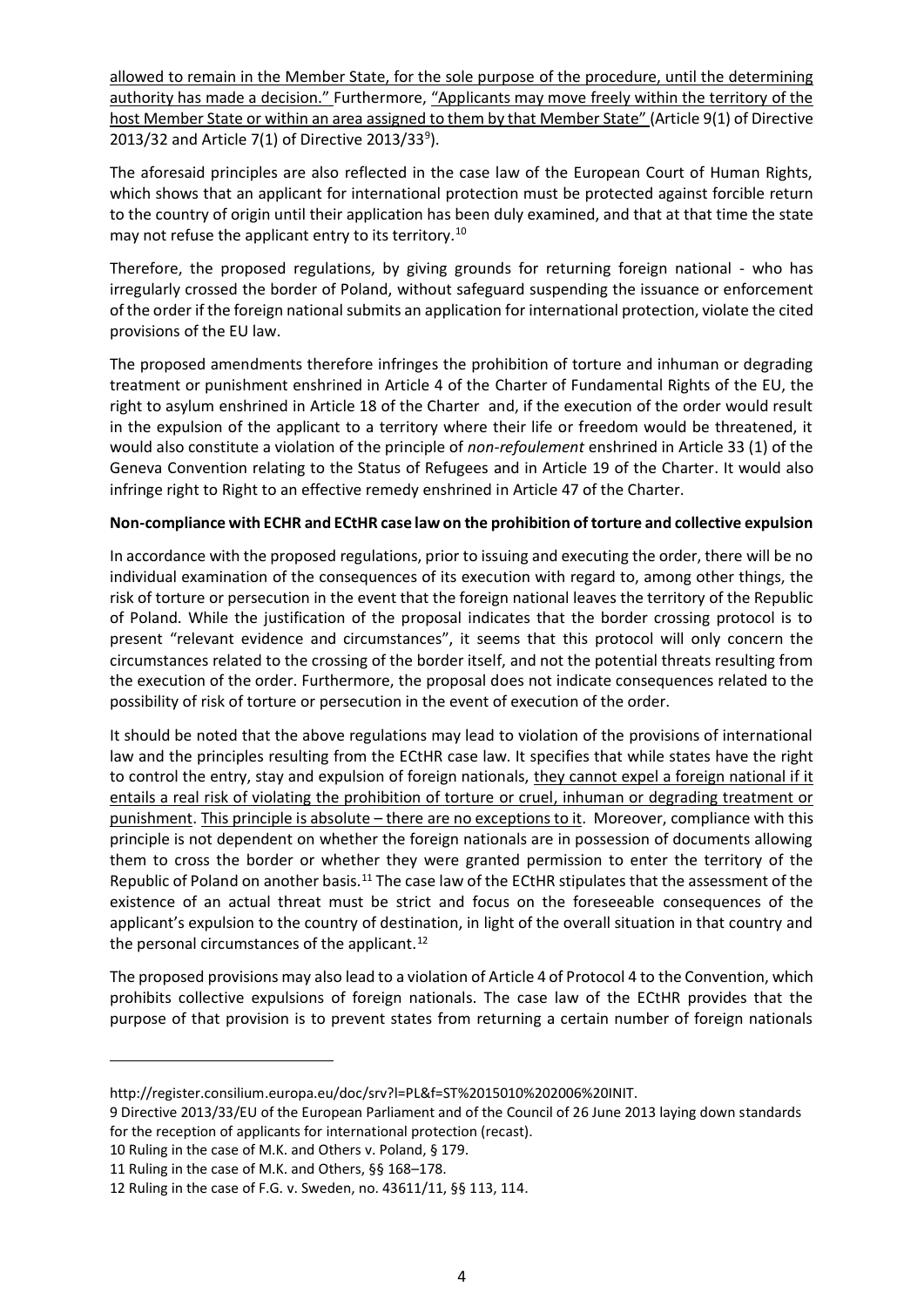without examination of their personal situation and without allowing them to present their arguments against being expelled. Furthermore, according to the case law, simply issuing a formal decision concerning a given foreign national is not sufficient. The ECtHR also pointed out that circumstances such as ignoring or preventing foreign nationals from submitting applications for international protection, making it difficult for them to contact a lawyer or announcing such actions by representatives of the authorities are indication that expulsion is collective in nature.<sup>13</sup>

Meanwhile, the proposed provisions do not provide for foreign nationals to have an opportunity to present their personal situation and present arguments against expulsion before issuing and executing the order (these circumstances are not indicated as taken into consideration before issuing the order) – in particular, it is not known whether such arguments can be included in the border crossing protocol. However, taking into account first and foremost the context of the proposed provisions – the intention to facilitate and accelerate return proceedings as well as the aforementioned statements by politicians and the observed lack of opportunity to apply for protection at border crossings, it should be concluded that the proposed provisions will result in a violation of the prohibition of collective expulsion stipulated in Article 4 of Protocol 4 to the Convention.

### **Non-compliance of the proposed amendments with the provisions of the EU law on border control and return of foreign nationals**

The proposed amendments are intended to apply in a situation where a foreign national is apprehended immediately after unauthorised crossing of the external EU border. It follows that the activities related to the issuance and execution of the proposed order fall within the scope of the control and surveillance of the EU external border, governed by the provisions of the Schengen Borders Code (Articles 2 (10) to (12) and Article 13 (1)).<sup>14</sup> The SBC also explicitly states in Articles 3 and 4 that, in its application, Member States shall fully respect, among other, the Charter of Fundamental Rights of the European Union, international law, including the Convention Relating to the Status of Refugees, obligations relating to access to international protection, in particular the principle of *non-refoulement*, and fundamental rights. Furthermore, the SBC stipulates that decisions based on its provisions shall be made on an individual basis.

The detailed rules of the SBC (Article 13 (1)) stipulate that a person who has crossed the border illegally is apprehended and made subject to procedures respecting Directive 2008/115/EC, which regulates the common standards and procedures in Member States for returning illegally staying third-country nationals<sup>15</sup>.

Admittedly, Article 2 (2) of Directive 2008/115/EC allows to not apply its provisions with regard to foreign nationals who, among other, are apprehended or intercepted in connection with the irregular crossing of the external border of a Member State, and who subsequently have not obtained a stay permit in the Member State. But even in this case, Article 4(4) of that directive and Article 4 of the SBC, and Article 19 of the Charter of Fundamental Rights require Member States to comply with the principle of *non-refoulement* when expelling foreign nationals. The provisions of that directive with regard to, among other, restrictions on the application of coercive measures, the possibility of withholding expulsion on due to the foreign national's psychological and physical condition and the needs of vulnerable persons should also always be applicable.

Meanwhile, as noted above, the proposed provisions do not refer to the principle of *non-refoulment* and they do not take into account the needs of vulnerable persons, and therefore they are incompatible with Directive 2008/115/EC for this very reason.

<sup>13</sup> Jugment in the case of M.K. and Others, §§ 198–202

<sup>14</sup> Regulation (EU) 2016/399 of the European Parliament and of the Council of 9 March 2016 on a Union Code on the rules governing the movement of persons across borders (Schengen Borders Code)

<sup>15</sup> Directive 2008/115/EC of the European Parliament and of the Council of 16 December 2008 on common standards and procedures in Member States for returning illegally staying third-country nationals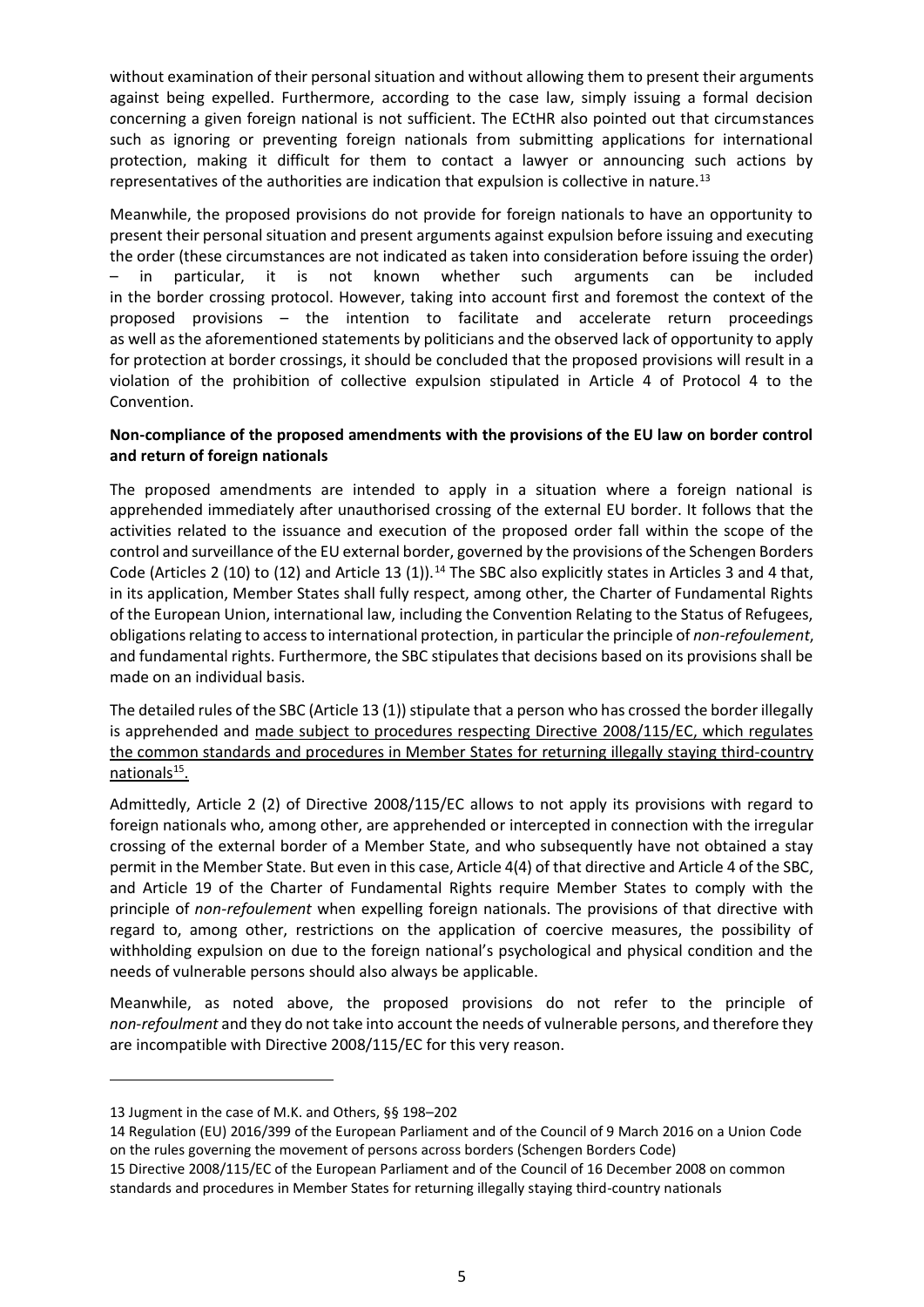Furthermore, the proposed provisions infringe the right to an effective remedy guaranteed by Article 13 of Directive 2008/115/EC and Article 47 of the Charter of Fundamental Rights. According to the draft, submitting a complaint against an order on illegal crossing of the border will not suspend its execution (and therefore it will be immediately enforceable). In principle, Directive 2008/115 does not provide that an appeal against a return decision should have suspensory effect. However, the case law of the Court of Justice of the EU stipulates that, in the event of a threat to a foreign national's life, torture or persecution (treatment constituting a violation of Article 18 of the Charter in conjunction with Article 33 of the Geneva Convention or Article 19 (2) of the Charter), the right to effective judicial protection provided for in Article 47 of the Charter requires that the submission of an appeal against a return decision should suspend its enforcement.<sup>16</sup> The case law of the CJEU also stipulates that an appeal against a return decision, the enforcement of which may expose a foreign national to a serious risk of severe or irreversible harm to health, should have suspensive effect. In addition, if a foreign national suffers from a serious illness, they should also be provided with medical care and basic living conditions.<sup>17</sup> The provisions of Directive 2008/115/EC governing the appeal procedures give the foreign national the opportunity to obtain legal advice, legal representation (including free representation) and, if necessary, the assistance of an interpreter (Article 13 (3) and (4)). Meanwhile, the proposed regulations do not require the examination of the above-mentioned circumstances in any way and do not ensure the minimum procedural guarantees provided for by EU law.

The proposed regulations also provide that a complaint against the order on unauthorised border crossing may be submitted with the Chief Commander of the Border Guard. The proposed amendment will cause the appeal proceedings to be carried out by an authority of the same formation, which raises the concern that such control will be purely formal. The experience of the Helsinki Foundation for Human Rights with regard to similar cases concerning refusal of entry shows that the Chief Commander of the Border Guard upheld all decisions of the first instance authorities (all these decisions were subsequently repealed by the Supreme Administrative Court).

## **Non-compliance with EU law regarding the entry of the foreign national's data into the Schengen Information System**

The effect of issuing an order on unauthorised crossing of the border is to impose an entry ban into the territory of the Republic of Poland and other Schengen countries. The personal data of the foreign national with respect to whom the order will be issued, will therefore, under the amended regulations, be included in the list of foreign nationals whose stay in the territory of the Republic of Poland is undesirable, and in the Schengen Information System for the purposes of refusing entry. The SIS II Regulation of the European Parliament and of the Council provides that an alert in the SIS II for the purpose of refusing entry or stay is to be entered on the basis of an alert in a national system but resulting from a *decision based on an individual assessment by the competent administrative authorities or courts in accordance with the procedural rules laid down in national law<sup>18</sup>*. Taking the above-mentioned arguments into account, in terms of insufficient guarantees of appeal proceedings under the order and failure to examine the individual circumstances of a given foreign national while issuing the order, the proposed regulation raises concerns as to its compatibility with EU law in this respect as well.

# **III. COMMENTS ON THE PROPOSED AMENDMENTS TO THE ACT ON GRANTING PROTECTION TO FOREIGN NATIONALS**

<sup>16</sup> Ruling in the case of Gnandi, C-181/16, paragraph 54

<sup>17</sup> Ruling in the case of Abdida, C562/13, paragraphs 52–60

<sup>18</sup> Article 24 of Regulation (EC) No 1987/2006 of the European Parliament and of the Council of 20 December 2006 on the establishment, operation and use of the second-generation Schengen Information System (SIS II) (hereinafter: the SIS II Regulation).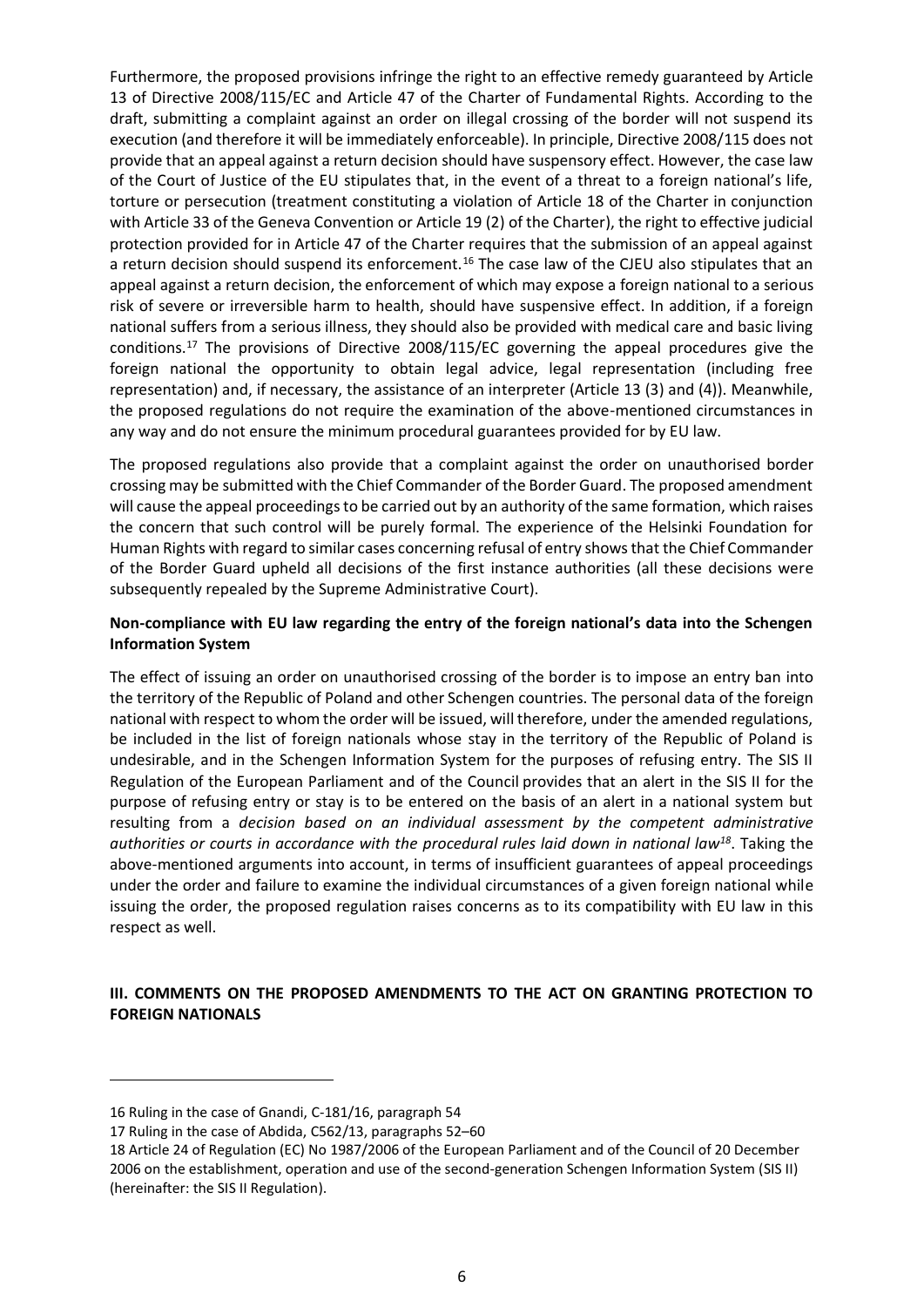# **Article 2 of the draft, with respect to the added Article 33 (1a) of the Act on granting protection to foreign nationals**

The draft introduces the possibility of leaving the application for international protection without examination, when it was submitted by the foreign national apprehended immediately

after unauthorised crossing of the EU's external border, unless:

- the foreign national arrived directly from a territory in which they were in danger of persecution,
- they provide the credible reasons for the irregular border crossing, and

- they made the application for international protection immediately after crossing the border.

It seems that the proposed amendment refers to two separate institutions provided for in Directive 2013/32/EU – accelerated procedure and consideration the application as inadmissible.

### **a) accelerated procedure**

Article 31 (8) (h) of Directive 2013/32/EU provides that asylum procedure may be accelerated in number of circumstances including when the foreign national:

(i) irregularly entered the territory of the EU member stated and (ii) without good reason, has either not presented himself or herself to the authorities or not made an application for international protection as soon as possible, given the circumstances of his or her entry. Therefore, crossing the border irregularly and failing to submit an application immediately after crossing, only provides the possibility of carrying out the accelerated procedure. This means that the examination of the application as to the merits should take place, as the Directive does not provide for non-examination of an asylum application.

In accordance with Article 31 (1) of Directive 2013/32/EU, that application should be processed in accordance with the basic principles and guarantees laid down in that Directive. The decision with regard to the application should be made after completing an individual, objective and impartial examination (and here, at least the individual examination of the application will be missing) and after obtaining a precise and up-to-date information on the situation in the country of origin and transit (Article 10(3) of Directive 2013/32/EU).

In addition, Article 10 (1) of Directive 2013/32/EU provides that applications for international protection may not be rejected or left without examination solely on the grounds that they have not been submitted as soon as possible.

### **b) inadmissible application**

The conditions laid down by Directive 2013/32/EU for declaring an application inadmissible (i.e. not examining it, leaving it without resolution – which is provided for by the proposed regulation) are contained in its Article 33 and constitute an exhaustive list (a principle confirmed in the case law of the CJEU – ruling in the case of Tompa C-564/18, paragraph 29). One such circumstance, which may be related to the proposed amendment, is the concept of the so-called safe third country (Article 33 (2) (c) of Directive 2013/32/EC).

However, the mere reference to the concept of a safe third country in national legislation is not sufficient; the criteria and methodology framework for determining whether a country is safe are contained in Article 38 of Directive 2013/32/EU and must be met cumulatively (CJEU ruling in Case C-564/18, Paragraphs 40 and 41).

Article 38 (1) of Directive 2013/32/EU provides that the concept of safe third country may be applied only if the competent authorities are satisfied that, among other things, the applicant's life and freedom will not be threatened there due to their race, religion, political views, etc., and that they will not be expelled from that country to another country where they would be exposed to danger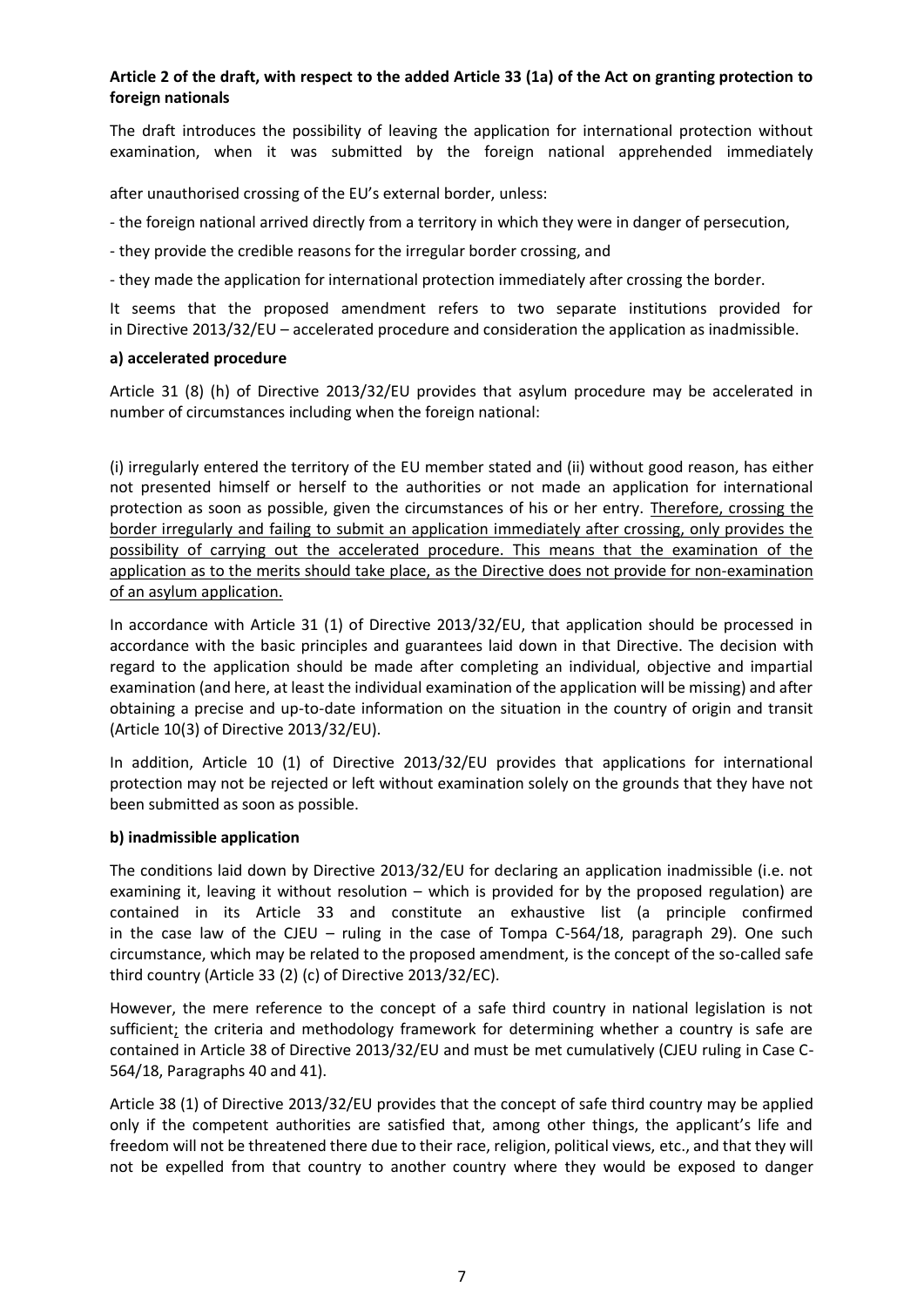and persecution, and that it is possible to apply for refugee status in that country and obtain protection in accordance with the Geneva Convention. The last section is important, since the proposed solution is intended as a response to the situation at the Polish–Belarusian border, and, as already mentioned, the ECtHR case law shows that Belarus does not have a functioning asylum system, and there are reports showing that foreign nationals are being forced to cross the border and that the Belarusian forces are preventing their return to its territory, which shows that they are unable to apply for a refugee status in Belarus.

Article 38 (2) of Directive 2013/32 provides that, for the application of the concept of safe third country, national law must, among other things: (a) require a connection between the applicant and the third country concerned, on the basis of which it would be reasonable for that person to travel to that country, (b) specify the methodology by which the competent authorities can be satisfied that the safe third country concept can be applied. There are no provisions to this effect in the proposal.

It should also be pointed out that according to the case law of the CJEU the transit by an applicant for international protection through the third country concerned cannot be the basis for declaring an application for protection inadmissible. The CJEU also found that national regulations allowing the rejection of an application for international protection as inadmissible are incompatible with EU law on the grounds that the applicant has entered the territory of the Member State in question via a country where they are not at risk of persecution or serious harm, or where an adequate level of protection is provided. The condition for obtaining international protection in that third country is also important (ruling in joined cases C-924/19 PPU and C-925/19 PPU, paragraph 165). Thus, the proposed amendments do not meet the conditions contained in the provisions of EU law and the case law of the CJEU.

It should be noted that the draft law (enabling leaving the application for international protection without examination) also violates the EU Charter of Fundamental Rights which Article 18 guarantees the right to asylum, and the Treaty on the Functioning of the EU, which provides in Article 78 (1) that it is the policy of the Union to grant protection to any third-country national who requires it.

### **IV. SUMMARY**

The proposed amendments violate the provisions of EU law, the ECHR and the Geneva Convention in such a way that:

- the provisions concerning the order on unauthorised crossing of the border provide that order to be issued and executed even if the foreign national made an application for international protection; whereas in such a situation foreign nationals have the right to remain in the territory of a Member State until the application is examined and may not be returned,

- the proposed provisions do not provide for an obligation to examine in an individualised manner whether the foreign national will be exposed to serious violation of human rights, in particular torture and persecution, in the event of execution of the order (*non-refoulement*); they also do not provide for suspending the execution of the order if the foreign national is in fact in danger of such treatment;

- the proposed provisions on leaving the application for protection without examination are inconsistent with EU law, since the fact of crossing the EU external border irregularly can only be the basis for accelerated examination of the application (i.e. examining it as to the merits); on the other hand, to invoke the concept of a safe third country, which is one of the grounds provided for by EU law for treating the application as inadmissible and leaving the application not examined, it is not sufficient to simply make a general reference to the alleged circumstance that the foreign national was not at risk there, but requires the cumulative fulfilment of additional conditions, among other things, demonstrating the existence of a connection between the applicant and the third country concerned, on the basis of which it would be reasonable for that person to go to that country.

Therefore, we urge the Parliament not to introduce the proposed amendments. At the same time, we point out that if they do not enter into force, the applicable provisions concerning the obligation to